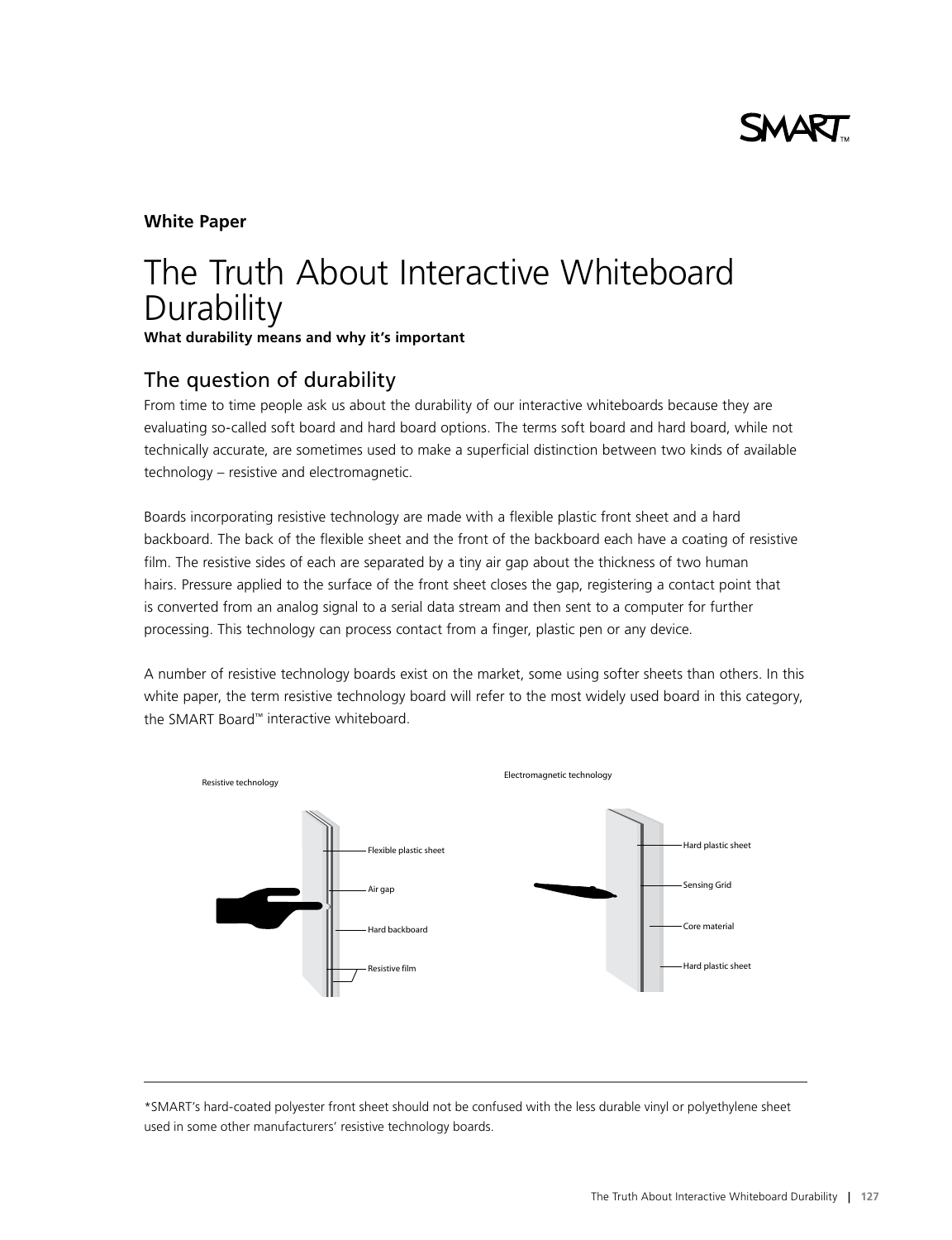Boards employing electromagnetic technology are made by sandwiching a sensing grid and core material such as foam between two nonflexible plastic sheets. The sensing grid registers contact with the board's surface via an electronic pen or a pen containing a magnetic coil. All communication occurs between the special pen and surface alone, so fingers and other devices do not work.

The essential pieces of hardware in both technologies are the board materials and the means of registering contact (finger, electronic pen or other device). Any durability assessment should include an examination of both of these pieces of hardware.

# The board materials

Interactive whiteboards are created from a variety of materials. The front sheet of the SMART Board interactive whiteboard is made from a polyester-based plastic\* , while the front sheet of some electromagnetic boards is made from a melamine-based plastic. These particular compounds were originally commercialized under such brand names as Mylar® and Formica®.

Some of our customers have heard that electromagnetic boards have no moving parts and they have a rigid melamine-based front sheet, so, the manufacturers claim, they are more durable. But claims like these need to be examined closely. Let's look at them in detail.

### **Moving parts?**

Statements about moving parts derive from the belief that the front sheet and backboard used in SMART Board interactive whiteboards constitute moving parts, which is misleading.

The hard-coated polyester front sheet in SMART's resistive technology board is secured over a backboard made from a robust aluminum honeycomb composite. This material provides high strength and lightweight support behind the front sheet, so when a finger presses the board's surface, it immediately closes the tiny air gap and touches the backboard. The sensation is similar to pressing your finger on a small stack of paper on a table.

The important point here is that no SMART Board interactive whiteboard has ever needed repair or been returned due to the so-called movement of its front sheet.

#### **More durable than hard-coated polyester?**

Just because the melamine-based plastic is harder, it doesn't mean the product itself is more durable. The melamine-based surface is as thick as the Arborite® or Formica used to cover countertops and about as sturdy.

SMART's front sheet is made from a hard-coated polyester that offers high durability while maintaining flexibility. It has a rugged character that meets the durability requirements of many users in many different situations. More than 100 SMART Board interactive whiteboards are, for example, currently being used by military forces in the hostile environs of Iraq and Afghanistan. The U.S. Marine Corps Unit Operations Centers use them in the field as well. And millions of students and teachers worldwide use them in classrooms every day.

\*SMART's hard-coated polyester front sheet should not be confused with the less durable vinyl or polyethylene sheet used in some other manufacturers' resistive technology boards.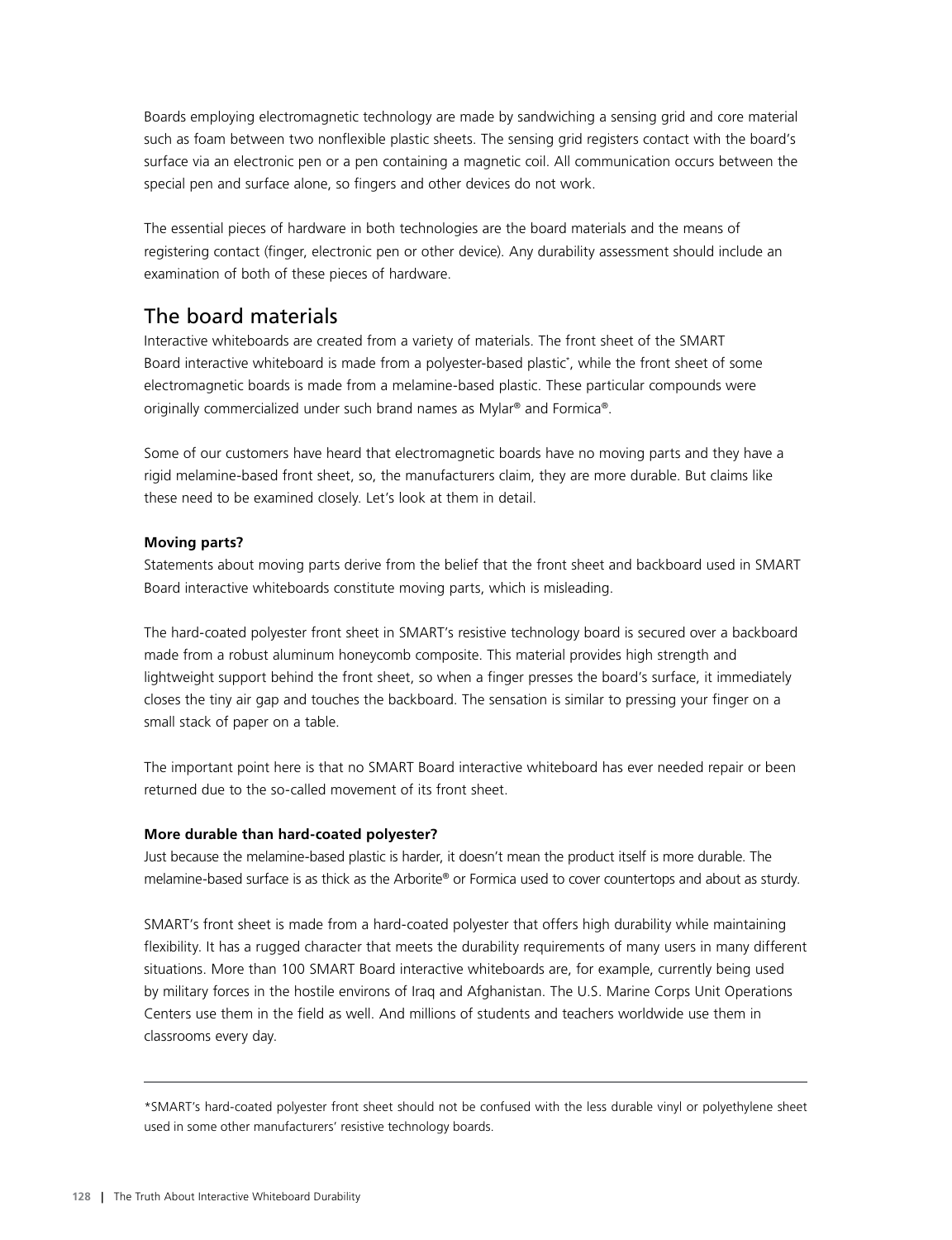To date, SMART's interactive whiteboards have been shot by stray bullets, stabbed by knife-wielding students, stapled by primary school children, frozen in storage, rained on and used for more than a dozen years – and all have continued to function. How? Small tears or marks on the surface are extremely uncommon, but if they do occur, they do not interfere with the operation of the interactive whiteboard.

In fact, many argue that the hard-coated polyester sheet is more durable because, like all polyester-based plastics, it has the ability to relax back into its original shape if strained by scratches, bumps, hits or temperature extremes – much more common occurrences than knife-wielding students or stray bullets. This characteristic is more technically referred to as *elastic recovery*.

#### **What about quality assurance?**

SMART Board interactive whiteboard designs and materials go through a variety of quality control tests before they are approved for production. These include the following:

- **•**  Taber-wheel abrasion test an abrasive material like steel wool is rubbed over the board surface 1,000 times to verify that it will not scratch. This is a standard ASTM (American Society for Testing and Materials) test.
- **•**  Standard shake and vibration test
- **•**  Standard drop test
- **•**  Accelerated UV testing verifies that the interactive whiteboard's surface will not degrade or yellow under UV light

As a result of rigorous testing and quality controls, all SMART Board interactive whiteboards are designed and produced under ISO 9001:2001 certification.

# Fingers and pens

Another important durability factor to consider is the cost associated with wear and damage to interactive whiteboard pens. Electromagnetic boards require special pens that are expensive to replace and essential to the operation of the board. These can be lost or stolen, nibs can be removed and discarded, and pens will wear down after repeated use.

Resistive technology boards do not require any special device to function. SMART's pens, for instance, contain no proprietary technology and do not use batteries. If they are lost, stolen or damaged, the interactive whiteboard can be operated with any object, including your finger, so there is no downtime. Standard Pen Tray functions can still be activated with whatever pen replacements you choose. If, for example, you put small wooden dowels in the pen tray slots, and you lifted a dowel from one of the slots, the color for that slot would activate. You could then write with the dowel or any other object you choose.

# A reliable measure

In the end, one of the best and most objective measures of interactive whiteboard durability is a manufacturer's RMA (Return Merchandise Authorization) rate, which indicates how many boards have been returned to a manufacturer due to field failure. SMART's RMA rate is less than one percent overall for its 500 and 600 series front-projection interactive whiteboards, and less than a quarter of a percent for the 600 series, which replaced the 500 series in late 2005. Compare these rates with other manufacturers' to obtain an objective measure of durability.